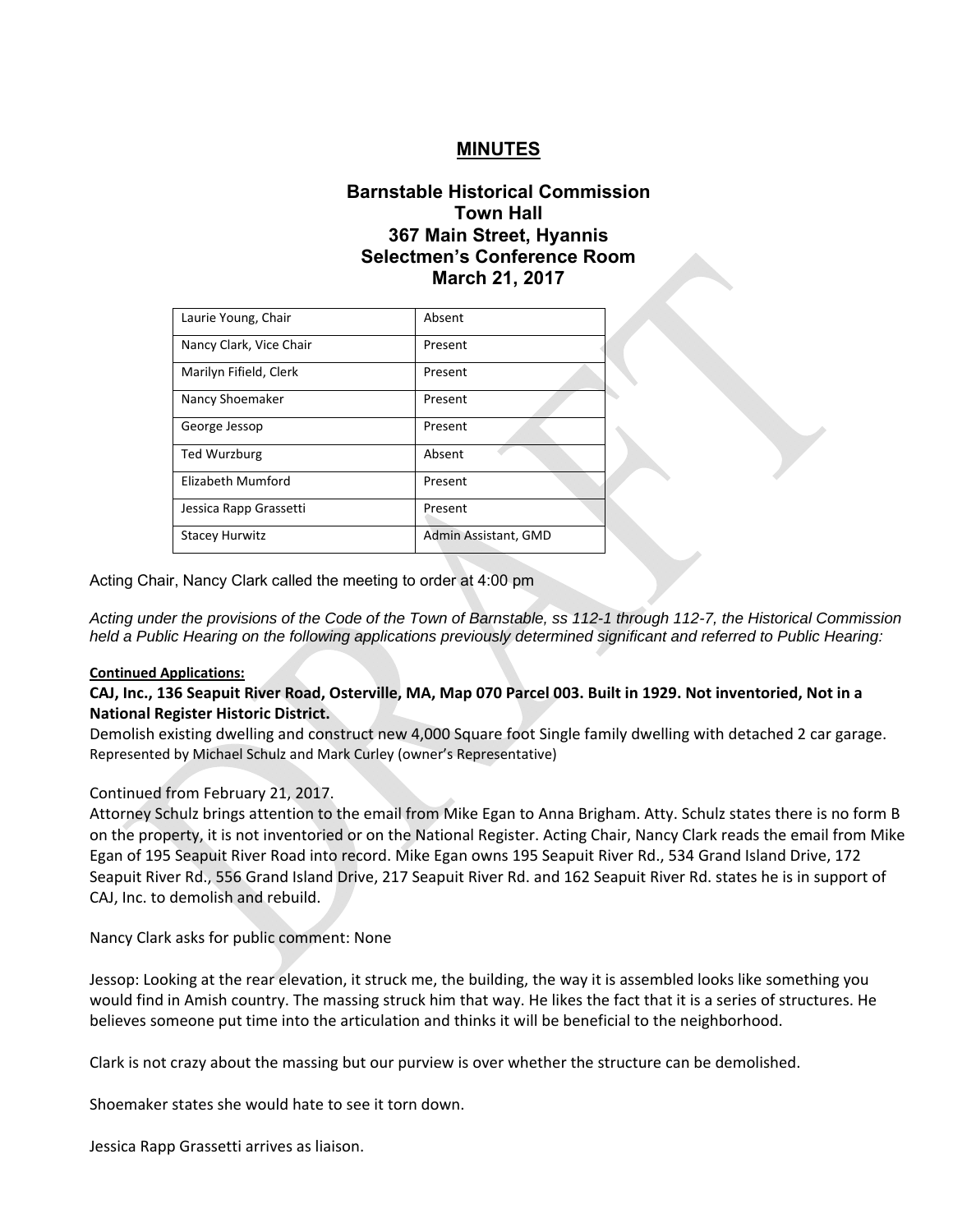Motion duly made by George Jessop and seconded by Elizabeth Mumford that the Barnstable Historical Commission find after review and consideration of public testimony, application, and record file for the full demolition proposed at 136 Seapuit River Road, Osterville, that the Significant Building is a Preferably Preserved Significant Building.

### **VOTE: Aye: None Nay: Jessop, Fifield and Mumford Abstain: Nancy Shoemaker**

Motion duly made by George Jessop and seconded by Elizabeth Mumford that in accordance with Section 112-3 F, the Barnstable Historical Commission determines that the full demolition of the Building located at 136 Seapuit River Road, Osterville **is not** detrimental to the historical, cultural, and architectural heritage or resources of the Town.

**Aye: Jessop, Fifield and Mumford Nay: None Abstain: Shoemaker**  Demolition delay is not imposed.

## **Informal Discussion Item:**

**Ralph Cataldo 1376 Main Street, Cotuit. Representing the owners.** There are 3 structures on the property. The owners, who live in Florida, have a teenage son and would like to do something with the barn. We looked at the barn structurally, all kinds of things are broken. The barn is completely empty, half of the building runs down 6 inches. The other building was in pretty good shape and we put it together and it looks identical. I don't know what the options are for us.

Shoemaker asks part of the building is on the ground on a stone/mortar foundation and some is on cedar posts? Cataldo confirms this to be the case. Cataldo states you walk in the building and everything runs down the hill. In order to straighten it out, I don't know if we can. Cataldo states he is here because we donn't know what the options are.

Nancy Shoemaker thinks the structure in question is from about 1860.

Cataldo says we matched the shingles.

Jessop: suggests Cataldo have Bob Hayden look at it, he will know what needs to be done to the foundation. If you want to save it, he is the best source (to tell you what you can do to lift it & level it). He can give you a reasonable price to restore it to a living structure as opposed to a storage structure and the owners can decide from there. The condition of it, as a storage structure can be less stringent than a habitable structure. You want to see if you can level it.

Cataldo expands on the proposed use of the structure. He states it would house a pool table, a tv. Cataldo goes on to state they may have to insulate it, because they want to use it 3 seasons. It will be all open. We are going to try to save old rafters and incorporate them into the new construction.

Jessica Rapp-Grassetti: I was chair of the Commission when it came before us. It's effectually known as Bonnnie Haven and the barn has historical significance. I will say the owners/builders of the property have done a great job preserving the integrity of the house. It really is beautiful. I would caution the Commission to take a look of the listing with regard to the barn because of the activities that took place in this barn. It was a theater mecca and performances held there with some pretty notable people of Cotuit. Be aware of that. I know myself and my constituents would like to see as much of the original preserved as possible, if that can be achieved.

Clark states it is also possible that the structure is preserved as is, if the proper steps are taken. Without the actual file here it is tough to give proper advice, but this isn't a hearing it is just a discussion. Clark thanks Jessica Rapp Grassetti for reminding the group of the historic nature of the structure. That would definitely affect any decision we would make as a body.

Cataldo states he will definitely consult Bob Hayden and see what he says about this. If worse case and he says it's just not worth it, what happens then?

Clark advises Cataldo that he would then have to file an application and come before the Commission.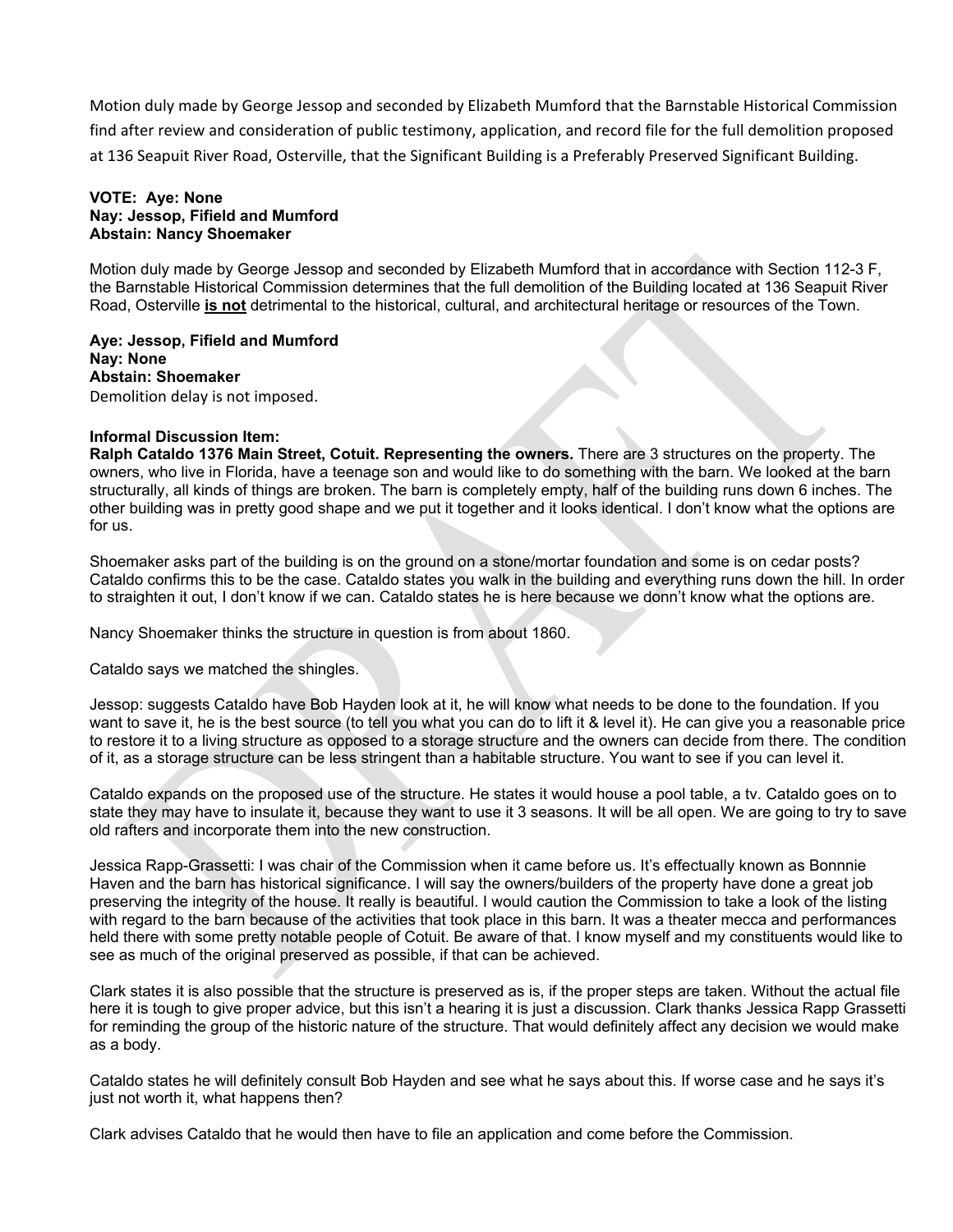Jessop: I would like to know from Bob Hayden. If you will have structural damage, if you try to level it out. It has settled over time. It would have to be raised over time. The floor system is moving away, the door looks further away at the bottom as it does at the top.

Cataldo: Ideally if you want to put a one zone air conditioner or heating we would have to insulate it.

Jessop: If it is going to be a play room and not sleep in it, a lot of your code issues would be avoided. Jessop discusses one he did in Harwich. With no overnight provisions you can still put a half bath or a partial kitchen and wet bar in there but you can't put in sleeping facilities.

Shoemaker asks if this is an original building/location? The consensus of the BHC is that it is original in the same location.

Pictures of the current structure are presented by Ralph Cataldo and are reviewed by the BHC (Exhibit )

Shoemaker asks if underneath is cedar posts? Cataldo is not positive but believes it is a hodge podge. He guesses it is cedar posts but has not crawled underneath.

# **Other**

# **Correspondence Distributed:**

- Announcement of Round 23 of Massachusetts Preservation Projects Fund (MPPF) grant program
- Letter from Sarah Korjeff, Preservation Specialist with the Cape Cod Commission, regarding 554 Wianno Avenue, Osterville
- Notice from MHC 1/31/2017, Re: Baxter Grist Mill Dam Rehabilitation, West Yarmouth
- Tales from Cape Cod Letter of Support, Cultural Cities Grant

BHC requests if there are agenda items up for discussion, the BHC would like to receive any copies of files /paperwork/background information or history on the address, ahead of time.

## **Approval of Minutes December 20, 2016 Motion duly made by Marilyn Fifield, seconded by Elizabeth Mumford, to approve the Minutes of December 20, 2016, as amended. AYE: All – So voted unanimously**

The Minutes from February 21, 2017 are tabled until next month

# **BHC Discussion:**

### **Address: Longwood Ave (Corner of), Hyannis Port**

Jessop states that he was asked to go out and give an opinion on a property under construction in Hyannisport which is right next to the Post Office. Total tear down and reconstructed, it's framed up now. They want to get rid of the cupola.

Mumford: A little portion of it is preserved in the middle.

Jessop: They are asking if they can put a gable to the top most dormer to create an access to a deck. The reason for the gable is to give them head room for a door. It is not an egress door.

Clark asks isn't that a change to the plans that they brought before us?

Jessop: That's one of the reasons I was asked to look at it. I went out and I looked at it and I wrote a letter to the Commission, to Laurie that I objected to one part of it. The letter went to Laurie for a determination to see if the change was significant enough to go to the Commission. I had a problem with one portion, I object to a frame to a gable that projects above the dormer and it is damn noticeable. It really stands out, where everywhere else it blends.

Shoemaker: Isn't it is a change from their building permit? Unfortunately it's been demolished so it's not under our purview.

Clark: The letter that you wrote should be going to them, not us.